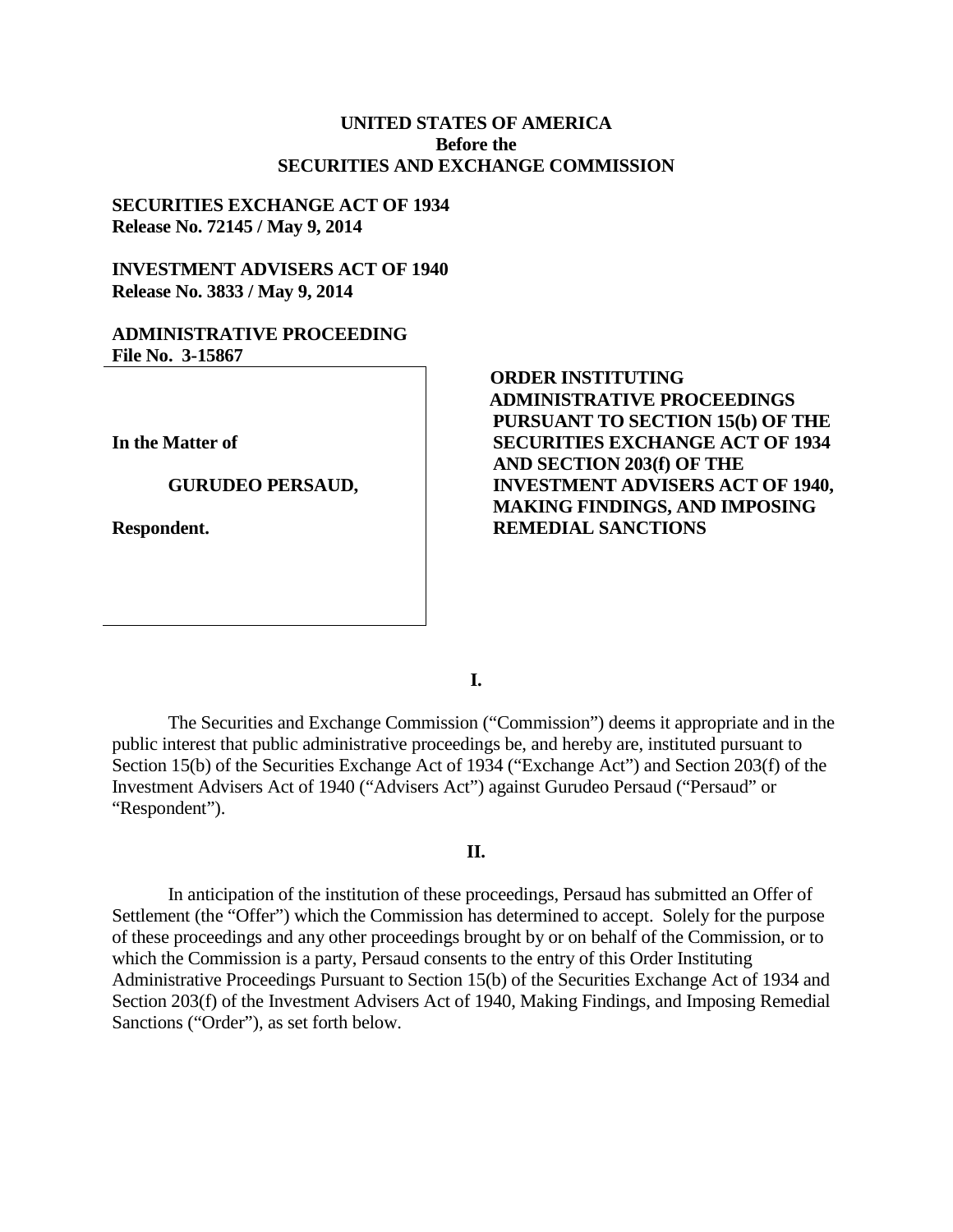On the basis of this Order and Persaud's Offer, the Commission finds that:

1. From 2005 until August 2010, Persaud was a registered representative with Money Concepts Capital Corporation, an entity located in Palm Beach Gardens Florida and dually registered with the Commission as a broker-dealer and investment adviser. Persaud held Series 7, 63, and 66 securities licenses during that time. He resigned from Money Concepts in August 2010. Persaud, 48, resided in Orlando, Florida during this time.

2. On April 18, 2014, a final judgment was entered by consent against Persaud in the civil action entitled Securities and Exchange Commission v. Gurudeo Persaud, Case No. 6:12-cv-932-Orl-28G-JK, pending in the United States District Court for the Middle District of Florida. Among other things, the final judgment permanently enjoined Persaud from future violations of Sections 206(1), 206(2), and 206(4), and Rules 206(4)-(8)(a)(1) and (2) of the Advisers Act. Previously in the same case the District Court had granted summary judgment in favor of the Commission and enjoined Persaud from future violations of Sections 5(a) and (c) and 17(a) of the Securities Act of 1933 ("Securities Act"), and Exchange Act Section 10(b) and Rule 10b-5.

3. The Commission's complaint alleged that, while associated with Money Concepts, Persaud started his own company, White Elephant Trading Company LLC. The complaint further alleged that from no later than July 2007 until at least January 2011, Persaud raised more than \$1 million from investors by promising them 6 to 18 percent annual returns and a risk-free investment in White Elephant's private equity fund, which would invest in the futures and other markets. Persaud made numerous misrepresentations and omissions to investors, including guaranteeing their investments were secure, failing to disclose his trading strategies were based on lunar cycles and the gravitational pull between the Earth and the moon, and that he misappropriated nearly half the investors' contributions for personal use.

4. In connection with the same conduct, Persaud entered into a written agreement to plead guilty to, and has been convicted of and sentenced for, one count of mail fraud in violation of 18 U.S.C. § 1341, in the case of United States v. Persaud, Case No. 6:13-cr-25-Orl-36DAB, also pending in the Middle District of Florida. In connection with his plea and conviction, Persaud admitted the facts set forth in his Plea Agreement.

# **IV.**

In view of the foregoing, the Commission deems it appropriate and in the public interest to impose the sanctions agreed to in Respondent Persaud's Offer.

Accordingly, it is hereby ORDERED pursuant to Section 15(b)(6) of the Exchange Act and Section 203(f) of the Advisers Act that Respondent Persaud be, and hereby is: